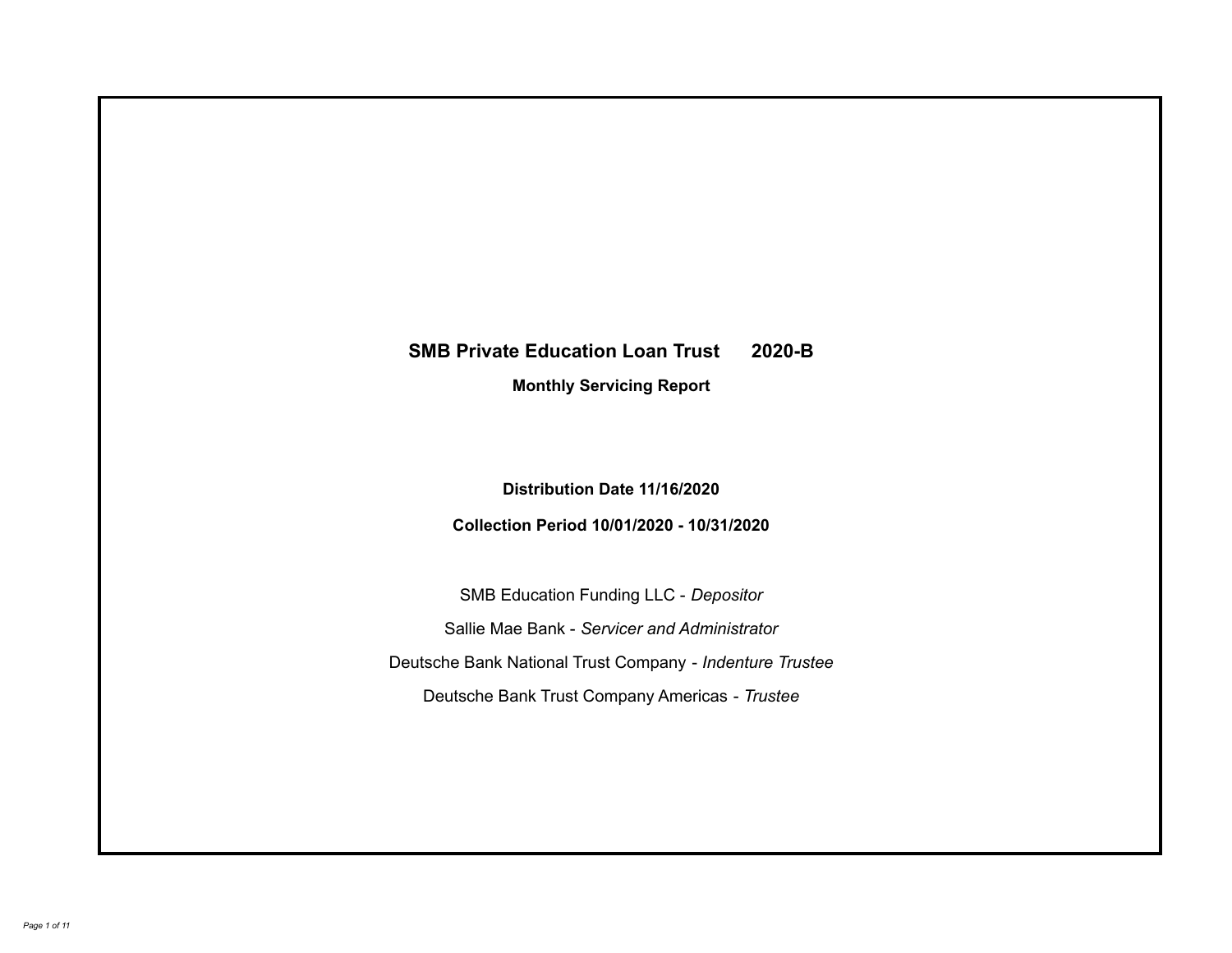| A           | <b>Student Loan Portfolio Characteristics</b> |                                                 | <b>Settlement Date</b><br>08/12/2020 | 09/30/2020            | 10/31/2020            |
|-------------|-----------------------------------------------|-------------------------------------------------|--------------------------------------|-----------------------|-----------------------|
|             | <b>Principal Balance</b>                      |                                                 | \$734,844,784.09                     | \$719,956,668.63      | \$710,058,463.20      |
|             | Interest to be Capitalized Balance            |                                                 | 52,295,956.84                        | 54,617,651.58         | 55,748,400.49         |
|             | Pool Balance                                  |                                                 | \$787,140,740.93                     | \$774,574,320.21      | \$765,806,863.69      |
|             | Weighted Average Coupon (WAC)                 |                                                 |                                      |                       |                       |
|             |                                               | WAC1 (Contractual Interest Rate on the Loan)    | 8.72%                                | 8.90%                 | 8.91%                 |
|             |                                               | WAC2 (Average of Applicable Interest Rate)      | 8.70%                                | 8.71%                 | 8.72%                 |
|             | WAC3 (Average of Actual Interest Rate)        |                                                 | 8.62%                                | 8.63%                 | 8.64%                 |
|             | Weighted Average Remaining Term               |                                                 | 138.65                               | 139.22                | 139.25                |
|             | Number of Loans                               |                                                 | 63,922                               | 62,970                | 62,337                |
|             | Number of Borrowers                           |                                                 | 60,883                               | 59,976                | 59,381                |
|             | Pool Factor                                   | Since Issued Total Constant Prepayment Rate (1) |                                      | 0.984035357<br>11.10% | 0.972896998<br>11.31% |
|             |                                               |                                                 |                                      |                       |                       |
| В           | <b>Debt Securities</b>                        | <b>Cusip/Isin</b>                               | 10/15/2020                           |                       | 11/16/2020            |
|             | A <sub>1</sub> A                              | 78449XAA0                                       | \$567,535,206.39                     |                       | \$556,140,615.52      |
|             | A1B                                           | 78449XAB8                                       | \$51,078,168.58                      |                       | \$50,052,655.40       |
|             | В                                             | 78449XAC6                                       | \$53,000,000.00                      |                       | \$53,000,000.00       |
|             |                                               |                                                 |                                      |                       |                       |
| $\mathsf C$ | <b>Certificates</b>                           | <b>Cusip/Isin</b>                               | 10/15/2020                           |                       | 11/16/2020            |
|             | Residual                                      | 78449X102                                       | \$100,000.00                         |                       | \$100,000.00          |
|             |                                               |                                                 |                                      |                       |                       |
| D           | <b>Account Balances</b>                       |                                                 | 10/15/2020                           |                       | 11/16/2020            |
|             | Reserve Account Balance                       |                                                 | \$2,002,442.00                       |                       | \$2,002,442.00        |
|             |                                               |                                                 |                                      |                       |                       |
| E           | <b>Asset / Liability</b>                      |                                                 | 10/15/2020                           |                       | 11/16/2020            |
|             | Overcollateralization Percentage              |                                                 | 13.29%                               |                       | 13.92%                |
|             | Specified Overcollateralization Amount        |                                                 | \$193,643,580.05                     |                       | \$191,451,715.92      |
|             | Actual Overcollateralization Amount           |                                                 | \$102,960,945.24                     |                       | \$106,613,592.77      |

(1) For additional information, see 'Since Issued CPR Methodology' found on page 10 of this report.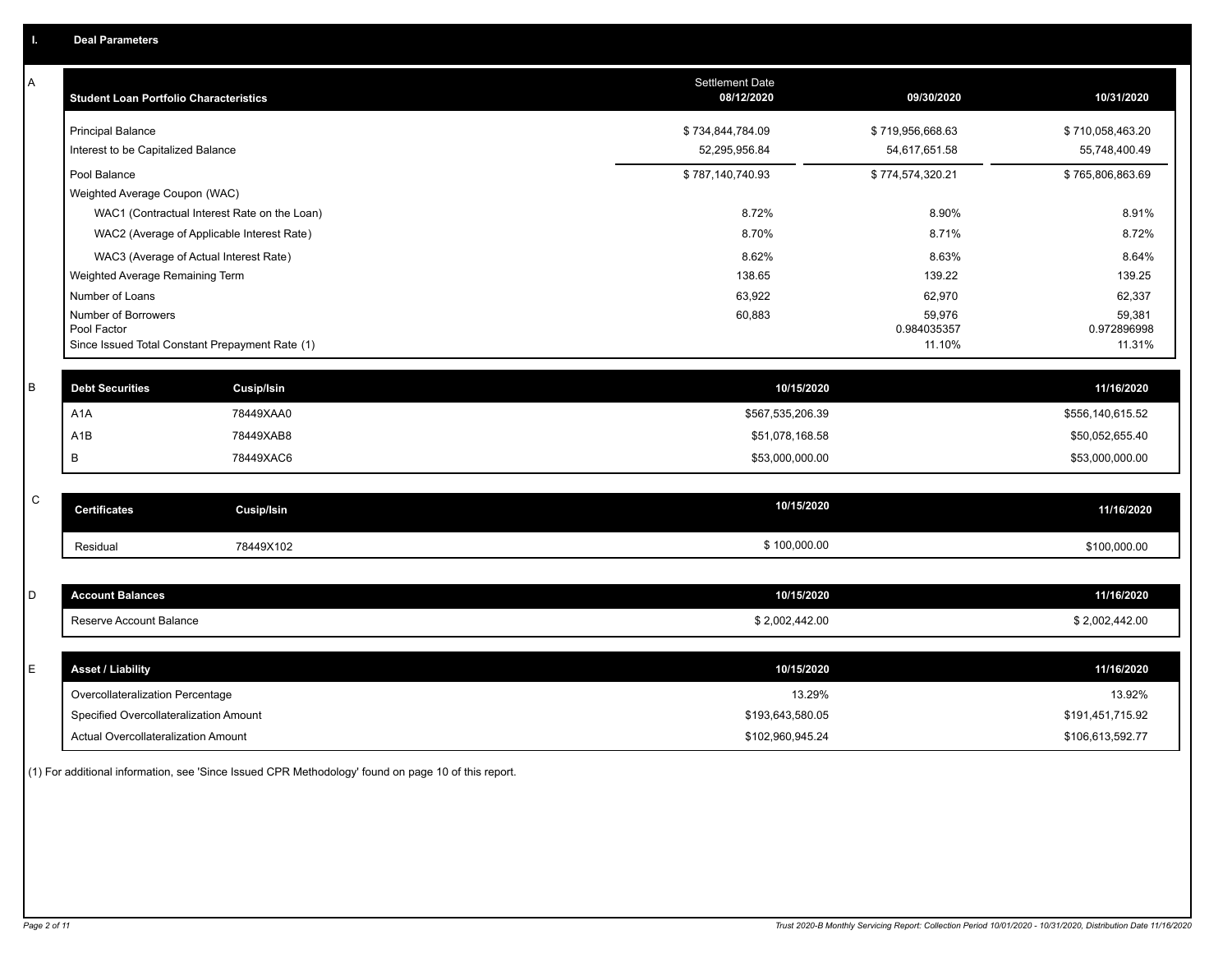| Α  | <b>Student Loan Principal Receipts</b>                           |                 |  |
|----|------------------------------------------------------------------|-----------------|--|
|    | <b>Borrower Principal</b>                                        | 10,229,617.27   |  |
|    | <b>Consolidation Activity Principal</b>                          | 0.00            |  |
|    | Seller Principal Reimbursement                                   | 0.00            |  |
|    | Servicer Principal Reimbursement                                 | 0.00            |  |
|    | Delinquent Principal Purchases by Servicer                       | 0.00            |  |
|    | <b>Other Principal Deposits</b>                                  | 147,136.98      |  |
|    | <b>Total Principal Receipts</b>                                  | \$10,376,754.25 |  |
| В  | <b>Student Loan Interest Receipts</b>                            |                 |  |
|    | <b>Borrower Interest</b>                                         | 3,287,744.12    |  |
|    | <b>Consolidation Activity Interest</b>                           | 0.00            |  |
|    | Seller Interest Reimbursement                                    | 0.00            |  |
|    | Servicer Interest Reimbursement                                  | 0.00            |  |
|    | Delinquent Interest Purchases by Servicer                        | 0.00            |  |
|    | <b>Other Interest Deposits</b>                                   | 7,035.45        |  |
|    | <b>Total Interest Receipts</b>                                   | \$3,294,779.57  |  |
| C  | <b>Recoveries on Realized Losses</b>                             | \$25,152.61     |  |
| D  | <b>Investment Income</b>                                         | \$402.05        |  |
| E. | <b>Funds Borrowed from Next Collection Period</b>                | \$0.00          |  |
| F. | <b>Funds Repaid from Prior Collection Period</b>                 | \$0.00          |  |
| G  | Loan Sale or Purchase Proceeds                                   | \$0.00          |  |
| H  | Initial Deposits to Distribution Account                         | \$0.00          |  |
|    | <b>Excess Transferred from Other Accounts</b>                    | \$0.00          |  |
| J  | <b>Borrower Benefit Reimbursements</b>                           | \$0.00          |  |
| Κ  | <b>Other Deposits</b>                                            | \$0.00          |  |
| L  | <b>Other Fees Collected</b>                                      | \$0.00          |  |
| М  | <b>AVAILABLE FUNDS</b>                                           | \$13,697,088.48 |  |
| N  | Non-Cash Principal Activity During Collection Period             | \$478,548.82    |  |
| O  | Aggregate Purchased Amounts by the Depositor, Servicer or Seller | \$154,172.43    |  |
| P  | Aggregate Loan Substitutions                                     | \$0.00          |  |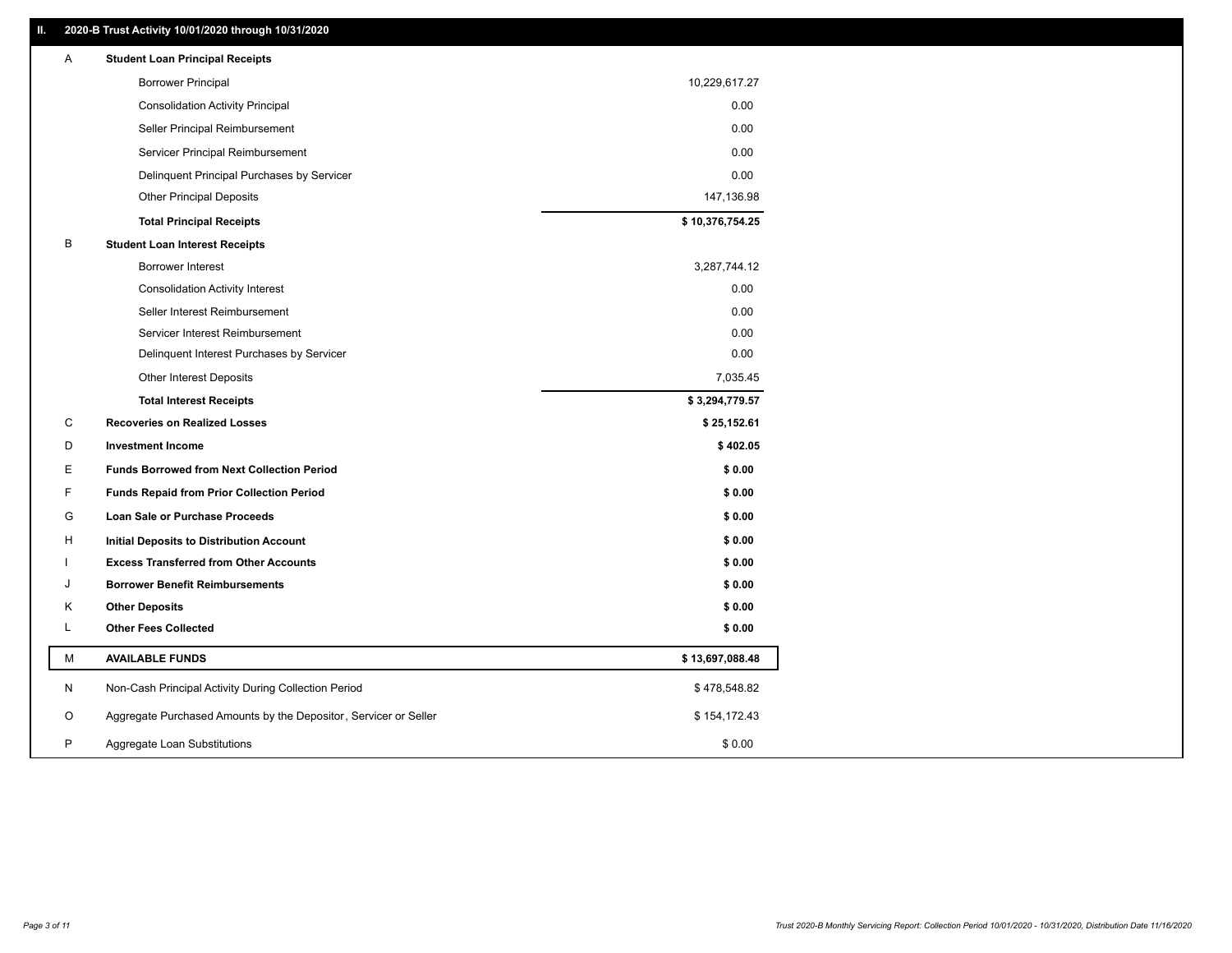|                   |                       |                          |         |                                                                  | <b>Loans by Repayment Status</b> |                            |                          |         |                                                                  |                |                            |
|-------------------|-----------------------|--------------------------|---------|------------------------------------------------------------------|----------------------------------|----------------------------|--------------------------|---------|------------------------------------------------------------------|----------------|----------------------------|
|                   |                       |                          |         | 10/31/2020                                                       |                                  |                            |                          |         | 09/30/2020                                                       |                |                            |
|                   |                       | <b>Wtd Avg</b><br>Coupon | # Loans | <b>Principal and</b><br><b>Interest Accrued</b><br>to Capitalize | % of Principal                   | % of Loans in<br>Repay (1) | <b>Wtd Avg</b><br>Coupon | # Loans | <b>Principal and</b><br><b>Interest Accrued</b><br>to Capitalize | % of Principal | % of Loans in<br>Repay (1) |
| INTERIM:          | IN SCHOOL             | 9.83%                    | 9,962   | \$129,343,603.95                                                 | 16.890%                          | $-$ %                      | 9.82%                    | 9,866   | \$127,452,384.15                                                 | 16.455%        | $-$ %                      |
|                   | GRACE                 | 9.37%                    | 3,543   | \$48,261,486.00                                                  | 6.302%                           | $-$ %                      | 9.38%                    | 3,784   | \$51,134,169.38                                                  | 6.602%         | $-$ %                      |
|                   | <b>DEFERMENT</b>      | 9.06%                    | 3,007   | \$38,372,672.13                                                  | 5.011%                           | $-$ %                      | 8.99%                    | 2,746   | \$34,996,342.42                                                  | 4.518%         | $-$ %                      |
| <b>REPAYMENT:</b> | <b>CURRENT</b>        | 8.22%                    | 43,272  | \$514,202,761.28                                                 | 67.145%                          | 93.520%                    | 8.22%                    | 43,727  | \$522,521,157.86                                                 | 67.459%        | 93.142%                    |
|                   | 31-60 DAYS DELINQUENT | 8.70%                    | 638     | \$9,073,259.73                                                   | 1.185%                           | 1.650%                     | 9.06%                    | 714     | \$9,562,340.36                                                   | 1.235%         | 1.705%                     |
|                   | 61-90 DAYS DELINQUENT | 9.43%                    | 300     | \$3,666,799.74                                                   | 0.479%                           | 0.667%                     | 9.04%                    | 341     | \$4,411,091.61                                                   | 0.569%         | 0.786%                     |
|                   | > 90 DAYS DELINQUENT  | 8.96%                    | 170     | \$2,403,878.93                                                   | 0.314%                           | 0.437%                     | 8.83%                    | 117     | \$1,375,976.72                                                   | 0.178%         | 0.245%                     |
|                   | FORBEARANCE           | 8.81%                    | 1,445   | \$20,482,401.93                                                  | 2.675%                           | 3.725%                     | 8.83%                    | 1,675   | \$23,120,857.71                                                  | 2.985%         | 4.121%                     |
| <b>TOTAL</b>      |                       |                          | 62,337  | \$765,806,863.69                                                 | 100.00%                          | 100.00%                    |                          | 62,970  | \$774,574,320.21                                                 | 100.00%        | 100.00%                    |

Percentages may not total 100% due to rounding  $\star$ 

1 Loans classified in "Repayment" include any loan for which interim interest only, \$25 fixed payments or full principal and interest payments are due.

|                         |                                                                                                                                                                                |                          |         | 10/31/2020                                                |                |                                |                          |         |                                                                  |                |                                |
|-------------------------|--------------------------------------------------------------------------------------------------------------------------------------------------------------------------------|--------------------------|---------|-----------------------------------------------------------|----------------|--------------------------------|--------------------------|---------|------------------------------------------------------------------|----------------|--------------------------------|
|                         |                                                                                                                                                                                |                          |         |                                                           |                |                                | 09/30/2020               |         |                                                                  |                |                                |
|                         |                                                                                                                                                                                | <b>Wtd Avg</b><br>Coupon | # Loans | Principal and<br><b>Interest Accrued</b><br>to Capitalize | % of Principal | % of Loans in<br>P&I Repay (2) | <b>Wtd Avg</b><br>Coupon | # Loans | <b>Principal and</b><br><b>Interest Accrued</b><br>to Capitalize | % of Principal | % of Loans in<br>P&I Repay (2) |
| INTERIM:                | IN SCHOOL                                                                                                                                                                      | 9.28%                    | 19,662  | \$261,603,316.23                                          | 34.160%        | $-$ %                          | 9.27%                    | 19,542  | \$259,654,219.35                                                 | 33.522%        | $-$ %                          |
| GRACE                   |                                                                                                                                                                                | 8.85%                    | 7,125   | \$100,211,380.44                                          | 13.086%        | $-$ %                          | 8.85%                    | 7,612   | \$106,308,865.07                                                 | 13.725%        | $-$ %                          |
|                         | <b>DEFERMENT</b>                                                                                                                                                               | 8.59%                    | 5,436   | \$67,831,832.25                                           | 8.858%         | $-$ %                          | 8.57%                    | 4,971   | \$62,326,543.90                                                  | 8.047%         | $-$ %                          |
| P&I REPAYMENT:          | <b>CURRENT</b>                                                                                                                                                                 | 7.99%                    | 27,657  | \$301,785,931.16                                          | 39.408%        | 89.774%                        | 8.00%                    | 28,097  | \$309,186,468.33                                                 | 39.917%        | 89.287%                        |
|                         | 31-60 DAYS DELINQUENT                                                                                                                                                          | 8.60%                    | 562     | \$8,081,243.19                                            | 1.055%         | 2.404%                         | 9.02%                    | 641     | \$8,430,907.43                                                   | 1.088%         | 2.435%                         |
|                         | 61-90 DAYS DELINQUENT                                                                                                                                                          | 9.41%                    | 283     | \$3,429,379.52                                            | 0.448%         | 1.020%                         | 9.03%                    | 318     | \$4,197,744.39                                                   | 0.542%         | 1.212%                         |
|                         | > 90 DAYS DELINQUENT                                                                                                                                                           | 8.96%                    | 167     | \$2,381,378.97                                            | 0.311%         | 0.708%                         | 8.83%                    | 114     | \$1,348,714.03                                                   | 0.174%         | 0.389%                         |
|                         | FORBEARANCE                                                                                                                                                                    | 8.81%                    | 1,445   | \$20,482,401.93                                           | 2.675%         | 6.093%                         | 8.83%                    | 1,675   | \$23,120,857.71                                                  | 2.985%         | 6.677%                         |
| <b>TOTAL</b><br>$\star$ | Percentages may not total 100% due to rounding<br>2 Loans classified in "P&I Repayment" includes only those loans for which scheduled principal and interest payments are due. |                          | 62,337  | \$765,806,863.69                                          | 100.00%        | 100.00%                        |                          | 62,970  | \$774,574,320.21                                                 | 100.00%        | 100.00%                        |

WAC reflects WAC3 To conform with company standard reporting these sections now include Principal and Interest Accrued to Capitalize .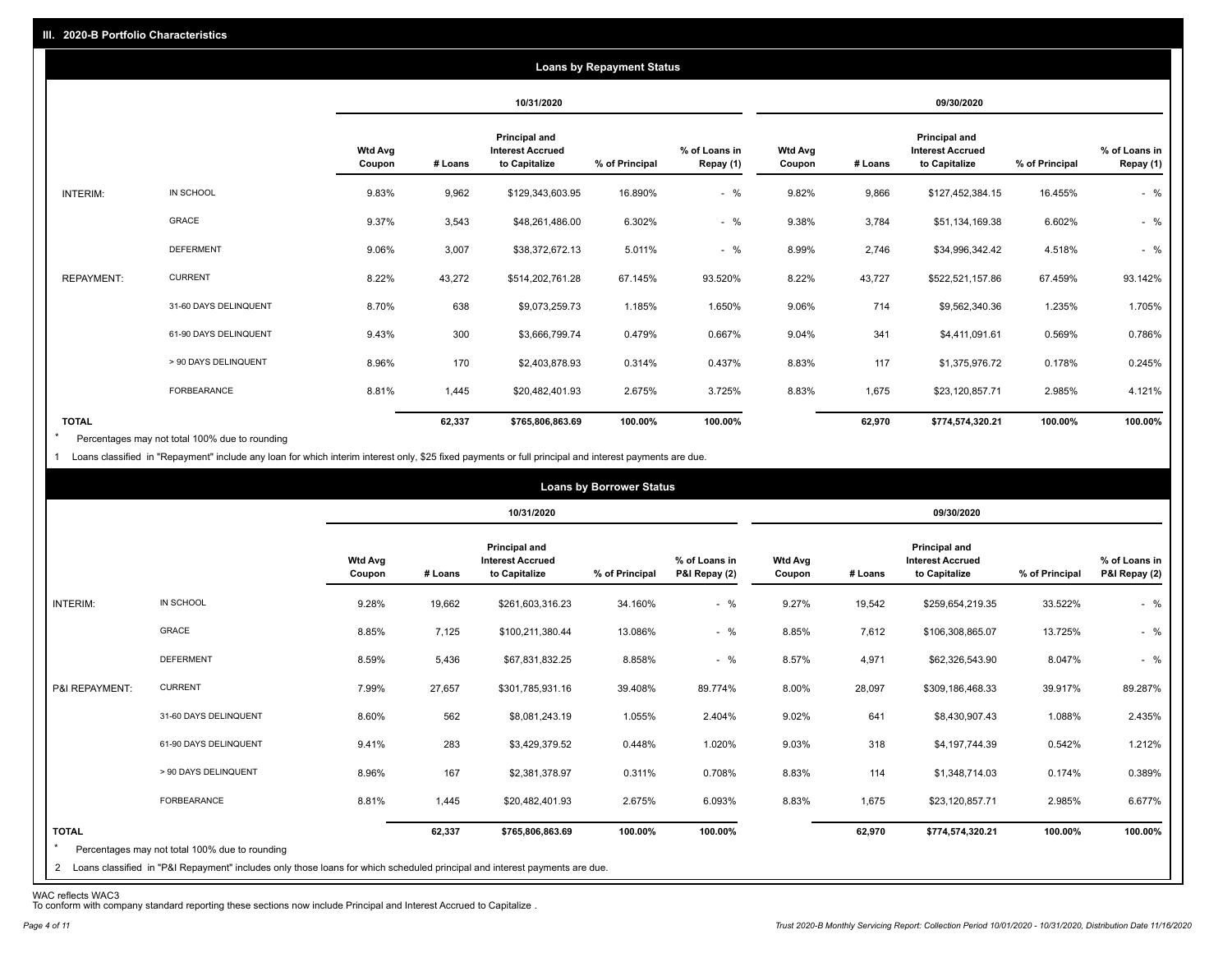|                                                                                                  | 10/31/2020       | 9/30/2020        |  |
|--------------------------------------------------------------------------------------------------|------------------|------------------|--|
| Pool Balance                                                                                     | \$765,806,863.69 | \$774,574,320.21 |  |
| Total # Loans                                                                                    | 62,337           | 62,970           |  |
| Total # Borrowers                                                                                | 59,381           | 59,976           |  |
| Weighted Average Coupon                                                                          | 8.72%            | 8.71%            |  |
| Weighted Average Remaining Term                                                                  | 139.25           | 139.22           |  |
| Percent of Pool - Cosigned                                                                       | 91.9%            | 91.9%            |  |
| Percent of Pool - Non Cosigned                                                                   | 8.1%             | 8.1%             |  |
| Borrower Interest Accrued for Period                                                             | \$5,177,658.10   | \$8,491,301.79   |  |
| <b>Outstanding Borrower Interest Accrued</b>                                                     | \$60,514,176.29  | \$59,670,345.73  |  |
| Gross Principal Realized Loss - Periodic *                                                       | \$509,714.12     | \$479,614.40     |  |
| Gross Principal Realized Loss - Cumulative *                                                     | \$989,328.52     | \$479,614.40     |  |
| Recoveries on Realized Losses - Periodic                                                         | \$25,152.61      | \$0.00           |  |
| Recoveries on Realized Losses - Cumulative                                                       | \$25,152.61      | \$0.00           |  |
| Net Losses - Periodic                                                                            | \$484,561.51     | \$479.614.40     |  |
| Net Losses - Cumulative                                                                          | \$964,175.91     | \$479,614.40     |  |
| Non-Cash Principal Activity - Capitalized Interest                                               | \$992,395.83     | \$1,334,642.64   |  |
| Since Issued Total Constant Prepayment Rate (CPR) (1)                                            | 11.31%           | 11.10%           |  |
| <b>Loan Substitutions</b>                                                                        | \$0.00           | \$0.00           |  |
| <b>Cumulative Loan Substitutions</b>                                                             | \$0.00           | \$0.00           |  |
| <b>Unpaid Servicing Fees</b>                                                                     | \$0.00           | \$0.00           |  |
| <b>Unpaid Administration Fees</b>                                                                | \$0.00           | \$0.00           |  |
| <b>Unpaid Carryover Servicing Fees</b>                                                           | \$0.00           | \$0.00           |  |
| Note Interest Shortfall                                                                          | \$0.00           | \$0.00           |  |
| Loans in Modification                                                                            | \$23,771,794.71  | \$23,253,260.00  |  |
| % of Loans in Modification as a % of Loans in Repayment (P&I)                                    | 7.53%            | 7.20%            |  |
|                                                                                                  |                  |                  |  |
| % Annualized Gross Principal Realized Loss - Periodic as a %<br>of Loans in Repayment (P&I) * 12 | 1.94%            | 1.78%            |  |
| % Gross Principal Realized Loss - Cumulative as a % of<br>Original Pool Balance                  | 0.13%            | 0.06%            |  |
|                                                                                                  |                  |                  |  |

\* In accordance with the Servicer's current policies and procedures, after September 1, 2017 loans subject to bankruptcy claims generally will not be reported as a charged- off unless and until they are delinquent for 120

(1) For additional information, see 'Since Issued CPR Methodology' found on page 10 of this report.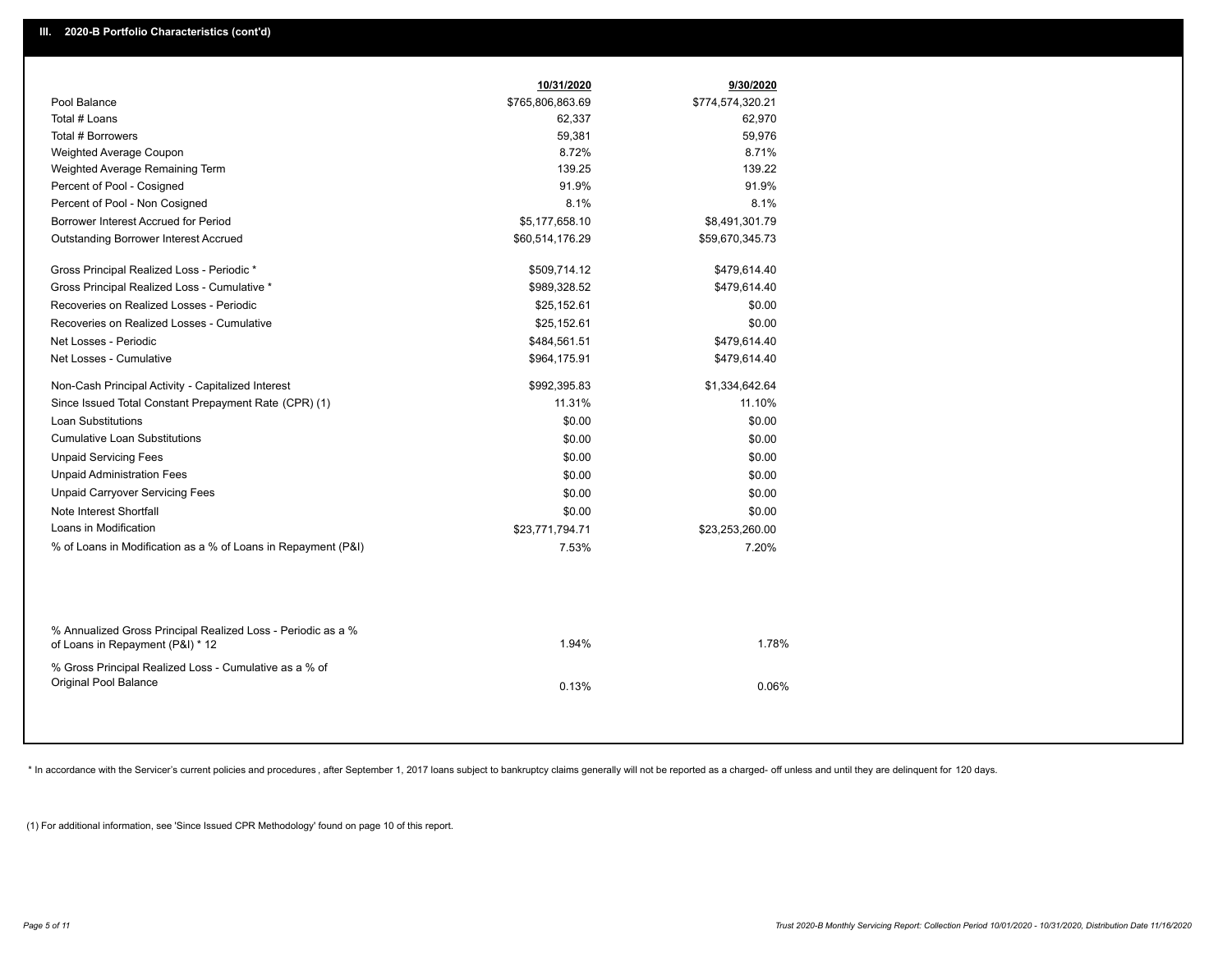#### **Loan Program**  A

|                                    | Weighted<br><b>Average Coupon</b> | # LOANS | <b>\$ AMOUNT</b> | $%$ *    |
|------------------------------------|-----------------------------------|---------|------------------|----------|
| - Smart Option Interest-Only Loans | 7.38%                             | 15,360  | \$148,673,951.15 | 19.414%  |
| - Smart Option Fixed Pay Loans     | 8.67%                             | 15,499  | \$236,755,131.63 | 30.916%  |
| - Smart Option Deferred Loans      | 9.11%                             | 31,478  | \$380,377,780.91 | 49.670%  |
| - Other Loan Programs              | $0.00\%$                          | 0       | \$0.00           | 0.000%   |
| <b>Total</b>                       | 8.64%                             | 62,337  | \$765,806,863.69 | 100.000% |

\* Percentages may not total 100% due to rounding

B

C

**Index Type**

|                       | Weighted<br><b>Average Coupon</b> | # LOANS | <b>\$ AMOUNT</b> | $%$ *     |
|-----------------------|-----------------------------------|---------|------------------|-----------|
| - Fixed Rate Loans    | 9.53%                             | 29,240  | \$369,304,009.63 | 48.224%   |
| - LIBOR Indexed Loans | 7.80%                             | 33,097  | \$396,502,854.06 | 51.776%   |
| - Other Index Rates   | $0.00\%$                          |         | \$0.00           | $0.000\%$ |
| <b>Total</b>          | 8.64%                             | 62,337  | \$765,806,863.69 | 100.000%  |

\* Percentages may not total 100% due to rounding

## **Weighted Average Recent FICO**

|                      |        | <b>\$ AMOUNT</b> | $\frac{9}{6}$ * |
|----------------------|--------|------------------|-----------------|
| $0 - 639$            | 3,291  | \$38,442,038.02  | 5.020%          |
| 640 - 669            | 3,659  | \$42,081,586.94  | 5.495%          |
| 670 - 699            | 7,383  | \$88,884,600.69  | 11.607%         |
| 700 - 739            | 14,497 | \$183,058,353.74 | 23.904%         |
| $740 +$              | 33,504 | \$413,323,774.41 | 53.972%         |
| $N/A$ <sub>(1)</sub> | 3      | \$16,509.89      | 0.002%          |
| <b>Total</b>         | 62,337 | \$765,806,863.69 | 100.000%        |

WAC reflects WAC3

To conform with company standard reporting these sections now include Princial and Interest Accrued to Capitalize .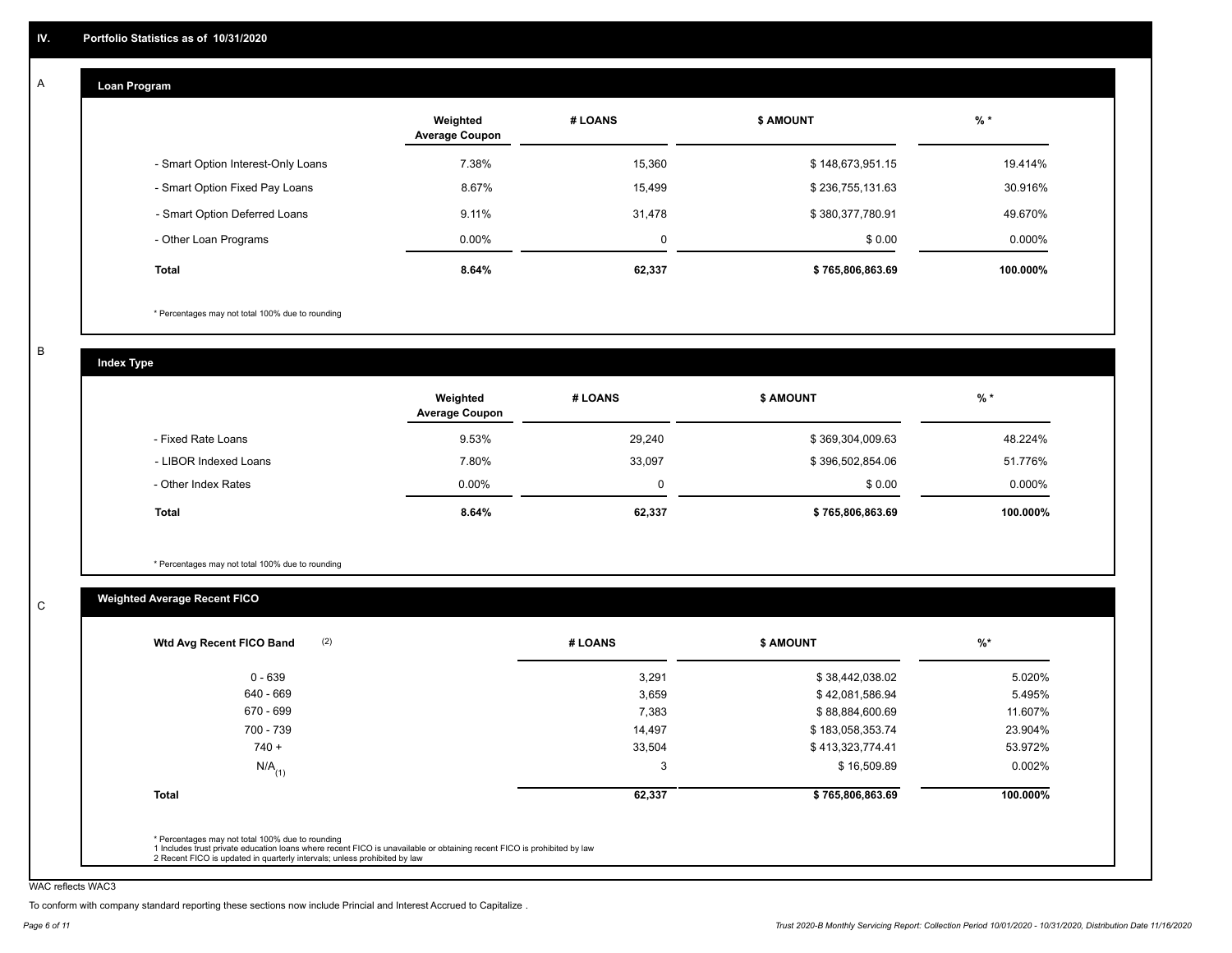| V. |       | 2020-B Reserve Account and Principal Distribution Calculations                       |                  |  |
|----|-------|--------------------------------------------------------------------------------------|------------------|--|
| Α. |       | <b>Reserve Account</b>                                                               |                  |  |
|    |       | Specified Reserve Account Balance                                                    | \$2,002,442.00   |  |
|    |       | Actual Reserve Account Balance                                                       | \$2,002,442.00   |  |
| В. |       | <b>Principal Distribution Amount</b>                                                 |                  |  |
|    | i.    | Class A Notes Outstanding                                                            | \$618,613,374.97 |  |
|    | ii.   | Pool Balance                                                                         | \$765,806,863.69 |  |
|    | iii.  | First Priority Principal Distribution Amount (i - ii)                                | \$0.00           |  |
|    |       |                                                                                      |                  |  |
|    | iv.   | Class A and B Notes Outstanding                                                      | \$671,613,374.97 |  |
|    | v.    | First Priority Principal Distribution Amount                                         | \$0.00           |  |
|    | vi.   | Pool Balance                                                                         | \$765,806,863.69 |  |
|    | vii.  | Specified Overcollateralization Amount                                               | \$191,451,715.92 |  |
|    | viii. | Regular Principal Distribution Amount (if (iv > 0, (iv - v) - (vi - vii))            | \$97,258,227.20  |  |
|    | ix.   | Pool Balance                                                                         | \$765,806,863.69 |  |
|    | х.    | 10% of Initial Pool Balance                                                          | \$78,714,074.09  |  |
|    | xi.   | First Priority Principal Distribution Amount                                         | \$0.00           |  |
|    | xii.  | Regular Principal Distribution Amount                                                | \$97,258,227.20  |  |
|    | xiii. | Available Funds (after payment of waterfall items A through I)                       | \$0.00           |  |
|    |       | xiv. Additional Principal Distribution Amount (if(vi <= x,min(xiii, vi - xi - xii))) | \$0.00           |  |
|    |       |                                                                                      |                  |  |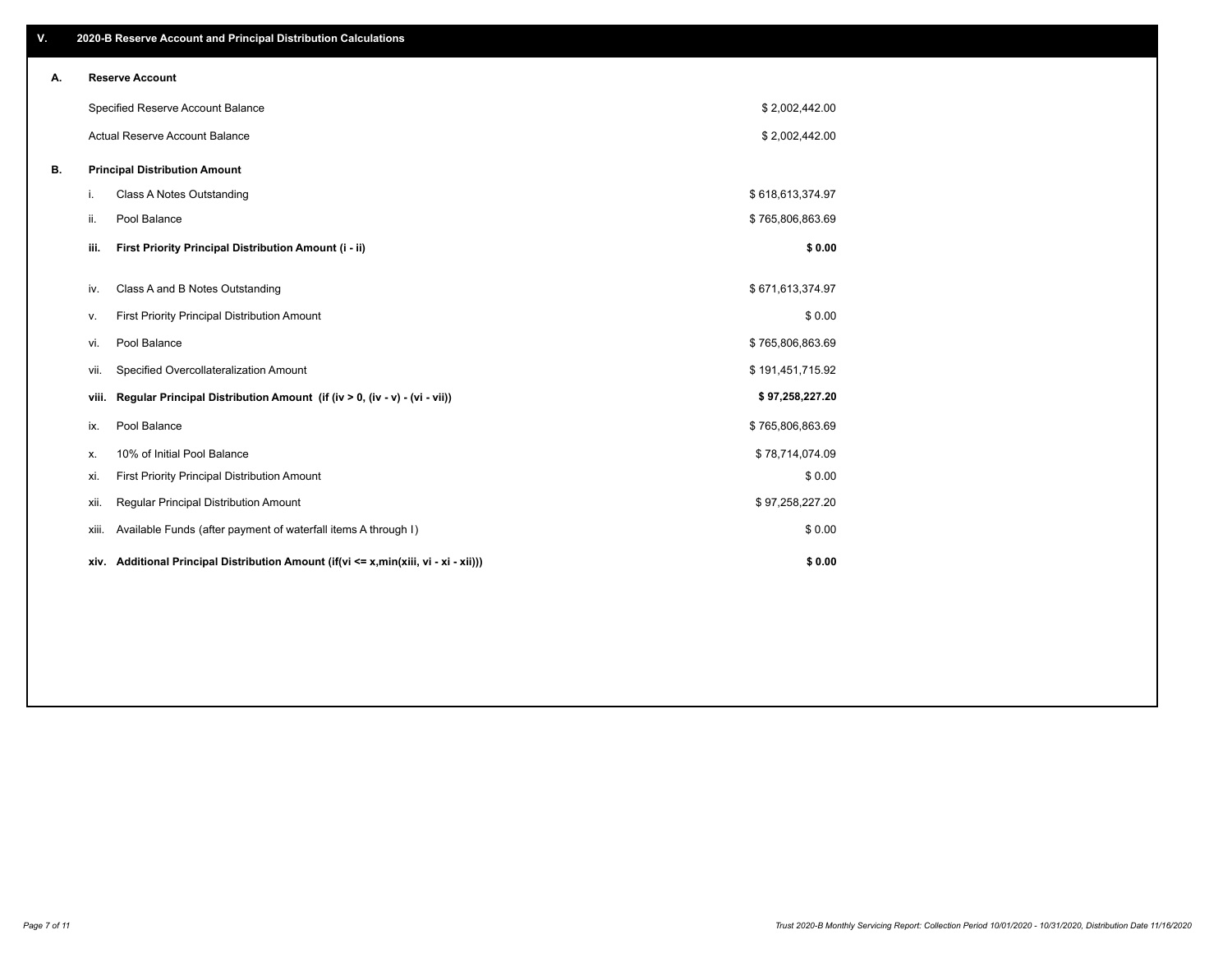|                          |                                                         | Paid            | <b>Funds Balance</b> |
|--------------------------|---------------------------------------------------------|-----------------|----------------------|
|                          | <b>Total Available Funds</b>                            |                 | \$13,697,088.48      |
| A                        | <b>Trustee Fees</b>                                     | \$0.00          | \$13,697,088.48      |
| В                        | <b>Servicing Fees</b>                                   | \$479,971.11    | \$13,217,117.37      |
| C                        | i. Administration Fees                                  | \$8,333.00      | \$13,208,784.37      |
|                          | ii. Unreimbursed Administrator Advances plus any Unpaid | \$0.00          | \$13,208,784.37      |
| D                        | Class A Noteholders Interest Distribution Amount        | \$666,780.32    | \$12,542,004.05      |
| Е                        | <b>First Priority Principal Payment</b>                 | \$0.00          | \$12,542,004.05      |
| F.                       | <b>Class B Noteholders Interest Distribution Amount</b> | \$121,900.00    | \$12,420,104.05      |
| G                        | Reinstatement Reserve Account                           | \$0.00          | \$12,420,104.05      |
| H                        | <b>Regular Principal Distribution</b>                   | \$12,420,104.05 | \$0.00               |
| $\overline{\phantom{a}}$ | <b>Carryover Servicing Fees</b>                         | \$0.00          | \$0.00               |
| J                        | Additional Principal Distribution Amount                | \$0.00          | \$0.00               |
| Κ                        | Unpaid Expenses of Trustee                              | \$0.00          | \$0.00               |
| L                        | Unpaid Expenses of Administrator                        | \$0.00          | \$0.00               |
| м                        | Remaining Funds to the Residual Certificateholders      | \$0.00          | \$0.00               |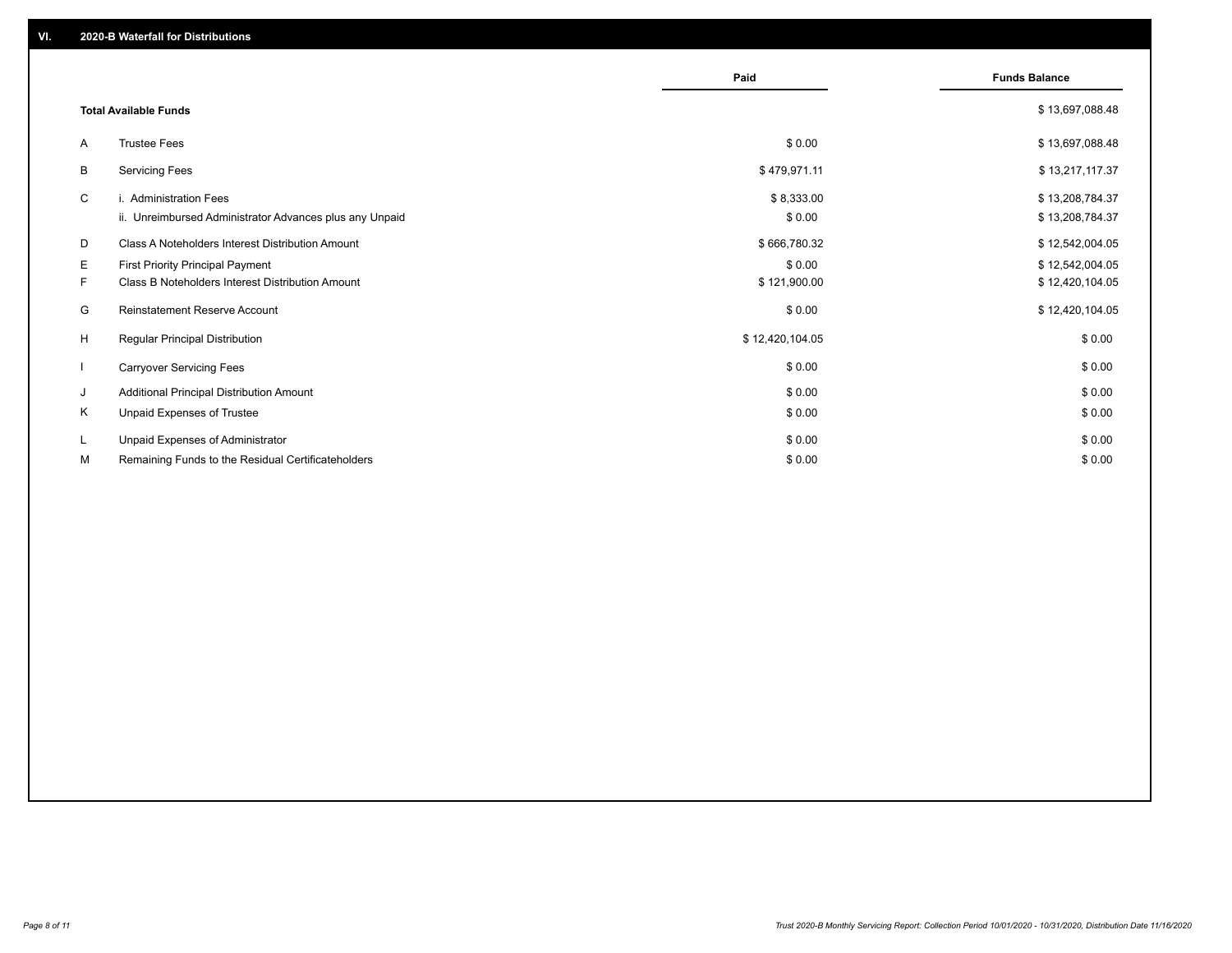| <b>Distribution Amounts</b>                                |                         |                         |                         |
|------------------------------------------------------------|-------------------------|-------------------------|-------------------------|
|                                                            | A <sub>1</sub> A        | A <sub>1</sub> B        | в                       |
| Cusip/Isin                                                 | 78449XAA0               | 78449XAB8               | 78449XAC6               |
| <b>Beginning Balance</b>                                   | \$567,535,206.39        | \$51,078,168.58         | \$53,000,000.00         |
| Index                                                      | <b>FIXED</b>            | <b>LIBOR</b>            | <b>FIXED</b>            |
| Spread/Fixed Rate                                          | 1.29%                   | 1.10%                   | 2.76%                   |
| Record Date (Days Prior to Distribution)                   | 1 NEW YORK BUSINESS DAY | 1 NEW YORK BUSINESS DAY | 1 NEW YORK BUSINESS DAY |
| <b>Accrual Period Begin</b>                                | 10/15/2020              | 10/15/2020              | 10/15/2020              |
| <b>Accrual Period End</b>                                  | 11/15/2020              | 11/16/2020              | 11/15/2020              |
| Daycount Fraction                                          | 0.08333333              | 0.08888889              | 0.08333333              |
| Interest Rate*                                             | 1.29000%                | 1.24838%                | 2.76000%                |
| <b>Accrued Interest Factor</b>                             | 0.001075000             | 0.001109671             | 0.002300000             |
| <b>Current Interest Due</b>                                | \$610,100.35            | \$56,679.97             | \$121,900.00            |
| Interest Shortfall from Prior Period Plus Accrued Interest | $$ -$                   | $\mathsf{\$}$ -         | $\mathsf{\$}$ -         |
| <b>Total Interest Due</b>                                  | \$610,100.35            | \$56,679.97             | \$121,900.00            |
| <b>Interest Paid</b>                                       | \$610,100.35            | \$56,679.97             | \$121,900.00            |
| <b>Interest Shortfall</b>                                  | $$ -$                   | $S -$                   | $$ -$                   |
| <b>Principal Paid</b>                                      | \$11,394,590.87         | \$1,025,513.18          | $$ -$                   |
| <b>Ending Principal Balance</b>                            | \$556,140,615.52        | \$50,052,655.40         | \$53,000,000.00         |
| Paydown Factor                                             | 0.018990985             | 0.018990985             | 0.000000000             |
| <b>Ending Balance Factor</b>                               | 0.926901026             | 0.926901026             | 1.000000000             |

\* Pay rates for Current Distribution. For the interest rates applicable to the next distribution date, please see https://www.salliemae.com/about/investors/data/SMBabrate.txt.

**VII. 2020-B Distributions**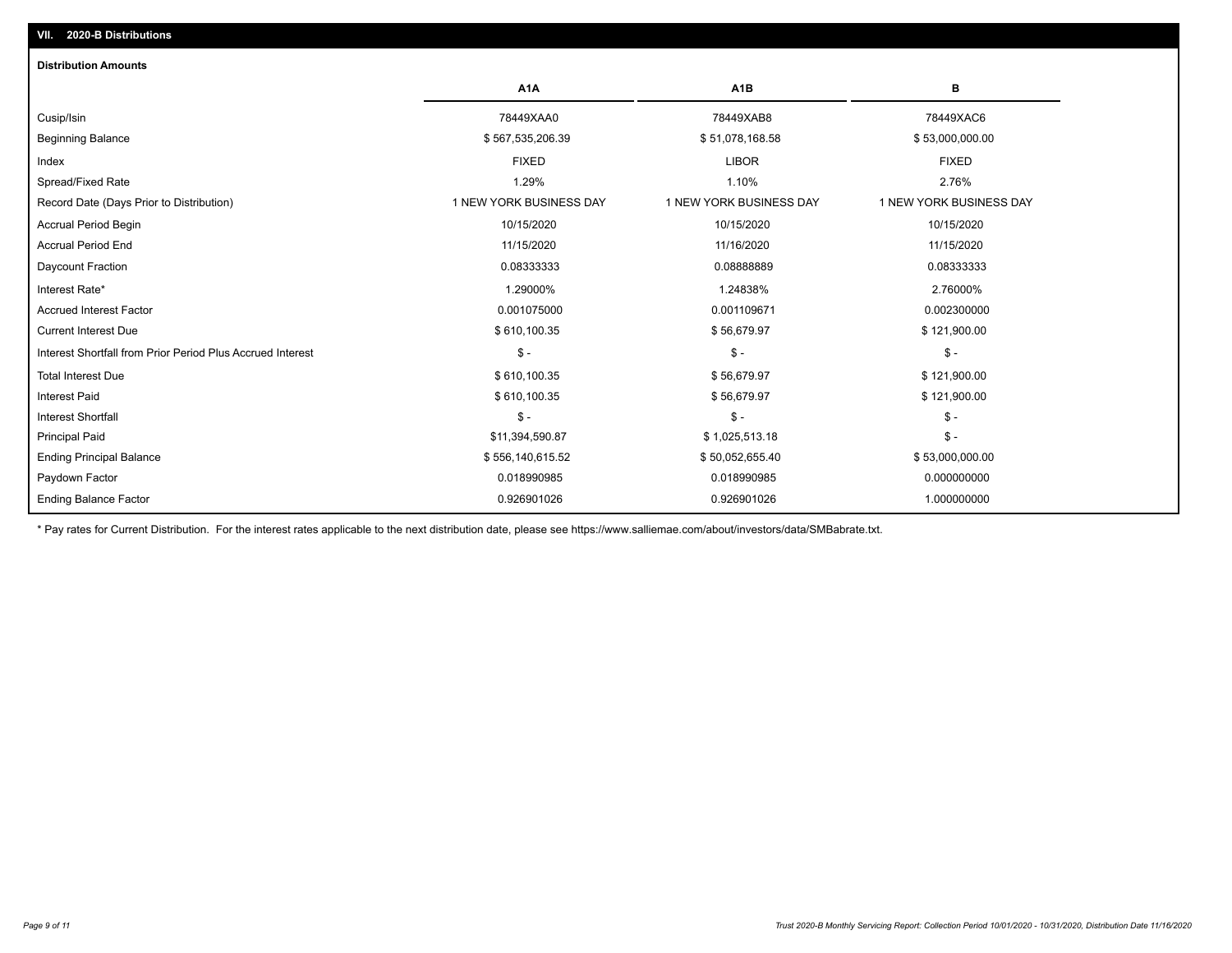#### **Since Issued Total CPR**

$$
\text{total CPR} = 1 - \left(\frac{APB}{PPB}\right)^{\left(\frac{12}{MSC}\right)}
$$

APB = Actual period-end Pool Balance PPB = Projected period-end Pool Balance assuming no prepayments and no defaults Pool Balance = Sum(Principal Balance + Interest Accrued to Capitalize Balance) MSC = Months Since Cut-Off

#### **Since-Issued Total Constant Prepayment Rate (CPR)**

Since-Issued Total CPR measures prepayments, both voluntary and involuntary, for a trust student loan pool over the life of a transaction. For each trust distribution, the actual month-end pool balance is compared against a month-end pool balance originally projected at issuance assuming no prepayments and defaults. For purposes of Since- Issued Total CPR calculations, projected period end pool balance assumes in-school status loans have up to a six month grace period before moving to repayment, grace status loans remain in grace status until their status end date and then to move to full principal and interest repayment, loans subject to interim interest or fixed payments during their in-school and grace period continue paying interim interest or fixed payments until full principal and interest repayment begins, all other trust loans are in full principal and interest repayment status, and that no trust loan in full principal and interest repayment moves from full principal and interest repayment status to any other status.

#### **Weighted Average Coupon**

*WAC1 = APB* ((*CIR*)\*(*APB*))

*WAC2 = APB*  $\frac{((APCL)^{*}(APB))}{APB}$  wac<sub>3</sub> =  $\frac{((ACTL)^{*}(A)P}{APB}$ 



APB = Actual period-end Pool Balance

CIR = Average of the Contractual Interest Rate (1)

APCL = Average of the Applicable Interest Rate (2)

ACTL = Average of the Actual Interest Rate (3)

#### **Weighted Average Coupon (WAC)**

(1) Contractual Interest Rate represents the interest rate indicated in the Promissory Note

(2) Appliclable Interest Rate represents the interest rate after rate reductions, if applicable, are applied

(3) Actual Interest Rate represents the interest rate when borrower incentive programs and rate reductions, if applicable, are applied